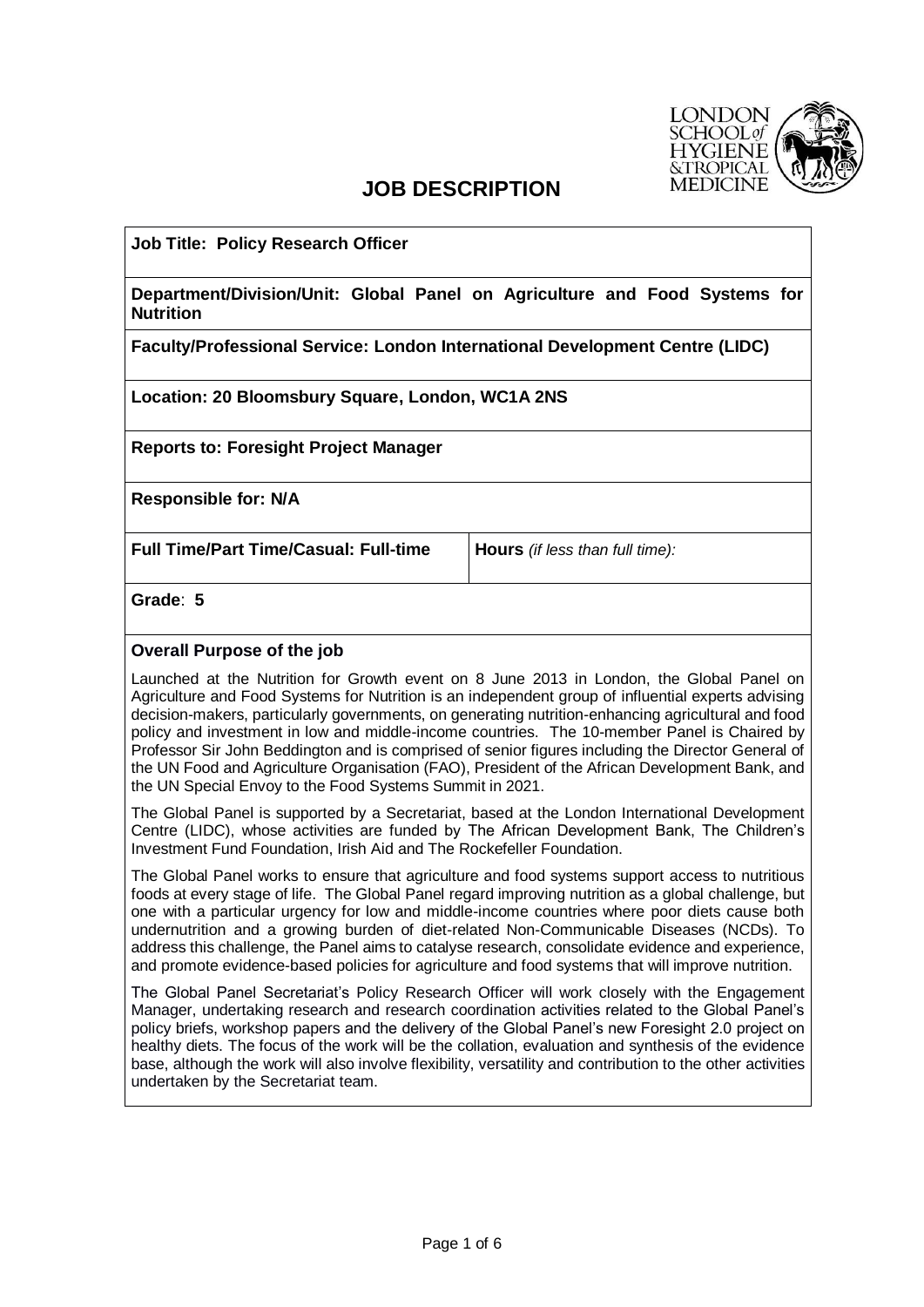## **Principal Duties and Responsibilities**

#### **Communications**

- To contribute written content for tailored outputs such as policy and technical briefs, draft reports and background papers, to provide a robust evidence base for the Panel to promote its Panel's key messages.
- To communicate via email, telephone and face-to-face with a range of senior stakeholders and experts in a highly international environment, including the Global Panel Technical Adviser, consultants and academics producing data and analysis for Global Panel outputs.
- To fully respond to queries on reports and products from academics and experts working in the nutrition/food systems/health fields as well as the public (including the media) to ensure continuing interest in the Global Panel's reports to help promote engagement on the need for better diets, particularly in low- and middle-income countries.
- To collaborate on a regular basis with the Global Panel Communications Officer on all aspects of communication of tailored materials and outputs. The post holder must be able to accurately communicate complex data and analyses to the Global Panel Communications Officer, in a way that is appropriate for website content, social media followers and colleagues, and to review updates for technical accuracy.

## **Teamwork and Motivation**

- To regularly participate in and provide weekly updates on policy briefs and Foresight activities in Global Panel team meetings.
- To work with the Global Panel Technical Adviser, Senior Consultants, Director, Deputy Director and other senior staff on scientific and policy aspects of tailored materials and country-specific briefs. This involves making written contributions to drafts, editing, checking final versions and creating innovative ways to present this evidence to policymakers, private sector people, NGOs and research institutions.
- To provide regular and ongoing technical support to external consultants and experts contributing to or otherwise assisting with Global Panel reports, and other analysis as required.
- To ensure the Secretariat team are updated on relevant documents produced by other agencies within the field of agriculture, food systems and nutrition, through email and weekly meetings.

#### **Liaison and Networking**

- To be part of formal international research networks on behalf of the Global Panel such as the Food Educators (FEDS) group of the Food Agriculture Organization (FAO), Ag2Nut and the FAO working group on the implementation of food-based dietary guidelines (FBDGs) and keeping the Secretariat informed accordingly.
- To maintain effective relations with colleagues in the Secretariat, at LIDC, and representatives and members of the Global Panel to contribute to the overall success of in-country events and workshops and to the Global Panel's engagement strategy.
- To foster positive relationships with external consultants and organisations, such as FAO, AGRA (Alliance for a Green Revolution in Africa) and PHFI (Public Health Foundation of India) to collaborate on outputs and events, including country-specific briefs, tailored materials, and high-level meetings and workshops by having regular meetings with the Secretariat and partners, sharing materials and publications and engaging effectively during the whole process.

#### **Service Delivery**

• To work with the Global Panel Director, Deputy Director and consultants to support the commissioning and delivery of high-quality outputs such as policy briefs, analysis, country briefs and workshop outputs.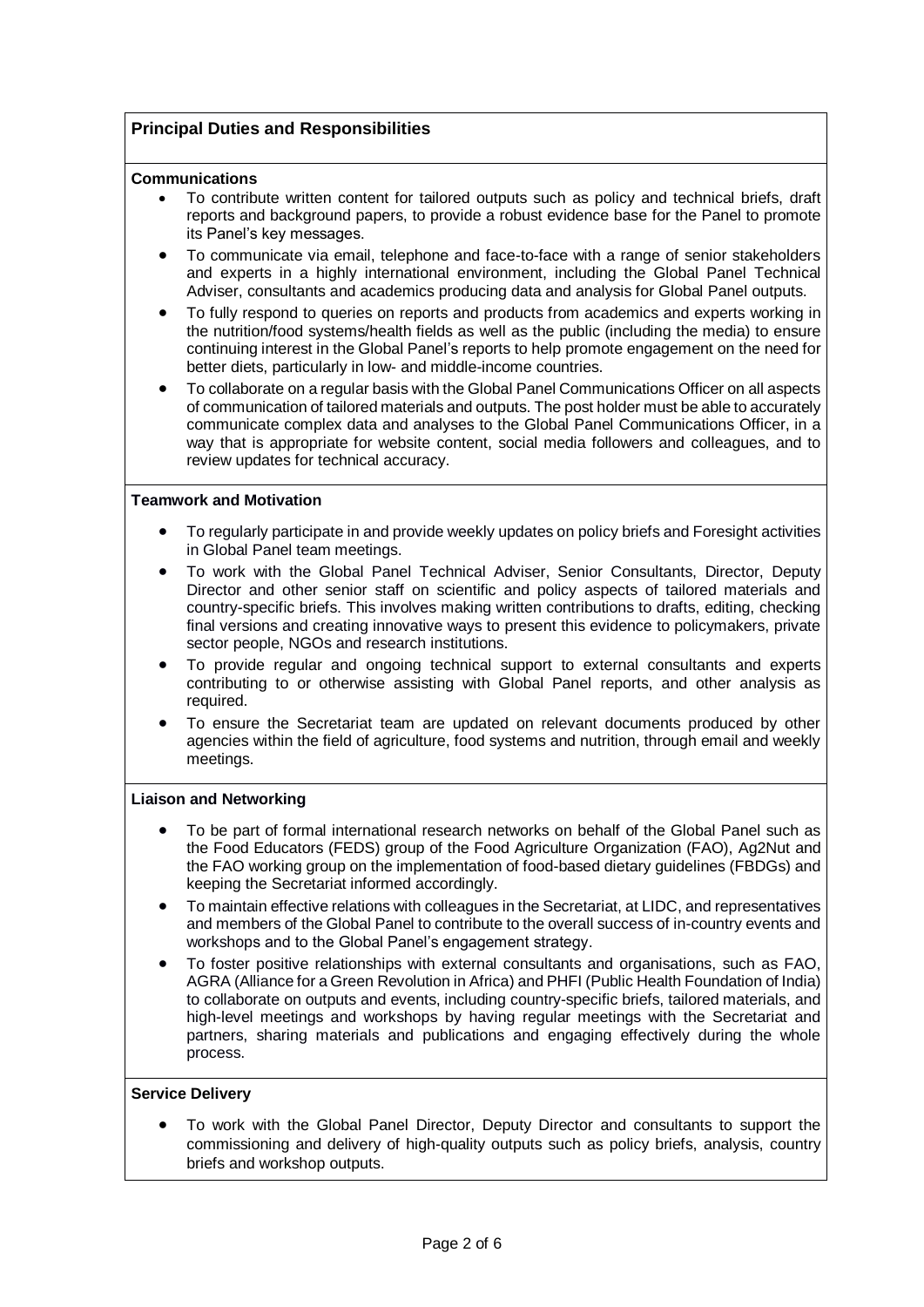- To fact check and proofread tailored materials and country briefs for accuracy and consistency.
- To identify potentially relevant empirical and theoretical research, policy evidence, and lessons learned from activities in agriculture and food systems for improved nutrition in lowand middle-income countries.
- To develop summaries and minutes from discussions on policy briefs and technical papers.
- To build a strong network of information sources and researchers in order to quickly identify new developments and anticipate research and changing policy opportunities and needs.
- To proactively provide data and information on Panel reports and products to the Director, Deputy Director, external consultants and Communications Officer.

## **Decision Making**

- To propose what collected and analysed data should be presented in report tailored materials, workshop outputs and briefs specifications for contractors.
- To make independent decisions on what research to carry out on a day-to-day basis.
- To work with external consultants and the Technical Adviser to help define the scope of policy and technical briefs, Foresight analysis, and country background papers.
- To provide technical assistance to the consultants, Global Panel Director and Deputy Director in the fields of agriculture, nutrition and food systems when representing the Panel at international conferences, events and meetings.
- To contribute to the decision making of the Global Panel Director and Deputy Director in determining which international organisations to collaborate with and what targeted information to share in the fields of agriculture, nutrition and food systems.

## **Planning and Organising**

- To plan various policy, technical and country briefs, and analyse and manage their delivery, by developing timelines for drafting, editing, designing and publishing these materials in collaboration with the consultants, Global Panel Deputy Director and Director, and other senior staff.
- To work in collaboration with the Global Panel Director and Deputy Director to ensure outputs, workshop milestones and targets are met in a timely manner by creating detailed work plans and timelines.
- To attend meetings, conferences and workshops in the UK and overseas for Global Panel members and representatives, international experts and funders as required, ensuring that all arrangements are made in good time and delivered to a high standard.
- To support the Partnership and Engagement Officer when planning events, dialogues, workshops.

#### **Initiative and Problem Solving**

- To develop innovative ways of communicating findings of the tailored materials and countryspecific briefs, and Foresight work to external partners, global media and senior stakeholders in collaboration with the Global Panel Communications Officer.
- To assist the Global Panel Deputy Director in the coordination of projects across the Secretariat relating to the delivery of policy, technical briefs.
- To create and maintain electronic databases on information related to the tailored materials, country-specific briefs, Foresight work, and impact evaluation outputs.
- To work with geographically remote international teams and deliver accurate, compelling research to tight deadlines.
- To use foresight and initiative to risk assess and resolve any problems that may occur during international meetings, conferences and events in order to ensure that events run smoothly.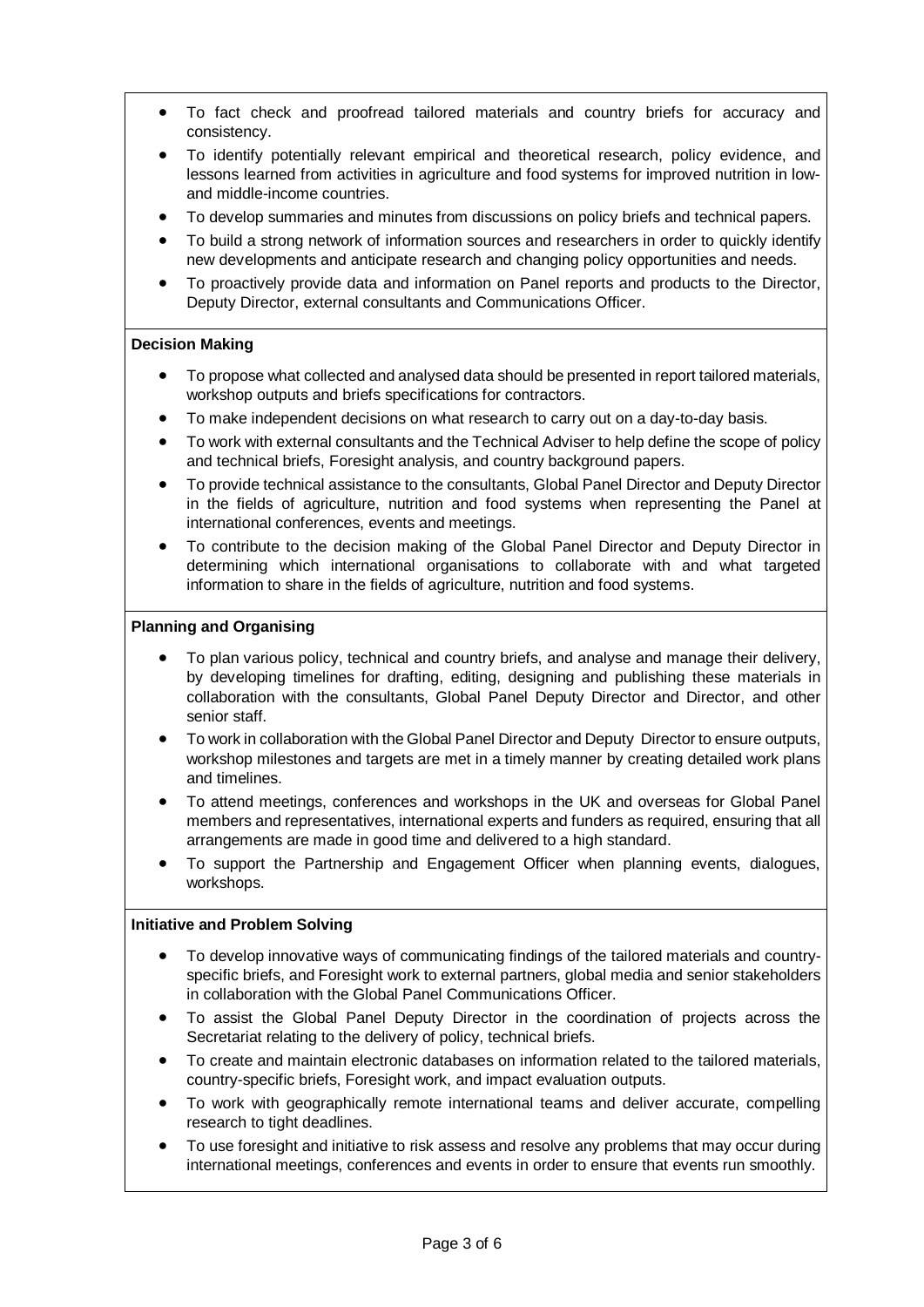# Generic duties and responsibilities of all LSHTM employees

This job description reflects the present requirements of the post but may be altered at any time in the future as duties and responsibilities change and/or develop providing there is full consultation with the post-holder.

The post-holder will carry out any other duties, tasks or responsibilities as reasonably requested by the line manager, Dean of Faculty, Head of Department or Director of Professional Service.

The post holder will be responsible and accountable for ensuring all School policies, procedures, Regulations and employment legislative requirements are adhered to including equality and diversity and health and safety.

*This job description is not a definitive or exhaustive list of responsibilities but identifies the key responsibilities and tasks of the post holder. The specific objectives of the post holder will be subject to review as part of the individual performance review (appraisal) process.*

## **ASYLUM AND IMMIGRATION STATEMENT**

*The School will comply with current UKVI legislation, which requires all employees to provide*  documentary evidence of their legal right to work in this country prior to commencing employment. Candidates will be required to email a copy of their passport (and visa if applicable) to HR prior to their interview and if appointed will be asked to bring the original *documents in to be copied and verified before their start date.* 

*Applications from candidates who require sponsorship to work in the UK will be considered alongside other applications. Applicants who do not currently have the right to work in the UK will have to satisfy UK Visas & Immigration regulations before they can be appointed.* 

*Further information about Sponsorship and eligibility to work in the UK, can be found at: <https://www.gov.uk/guidance/immigration-rules/immigration-rules-appendix-skilled-worker>*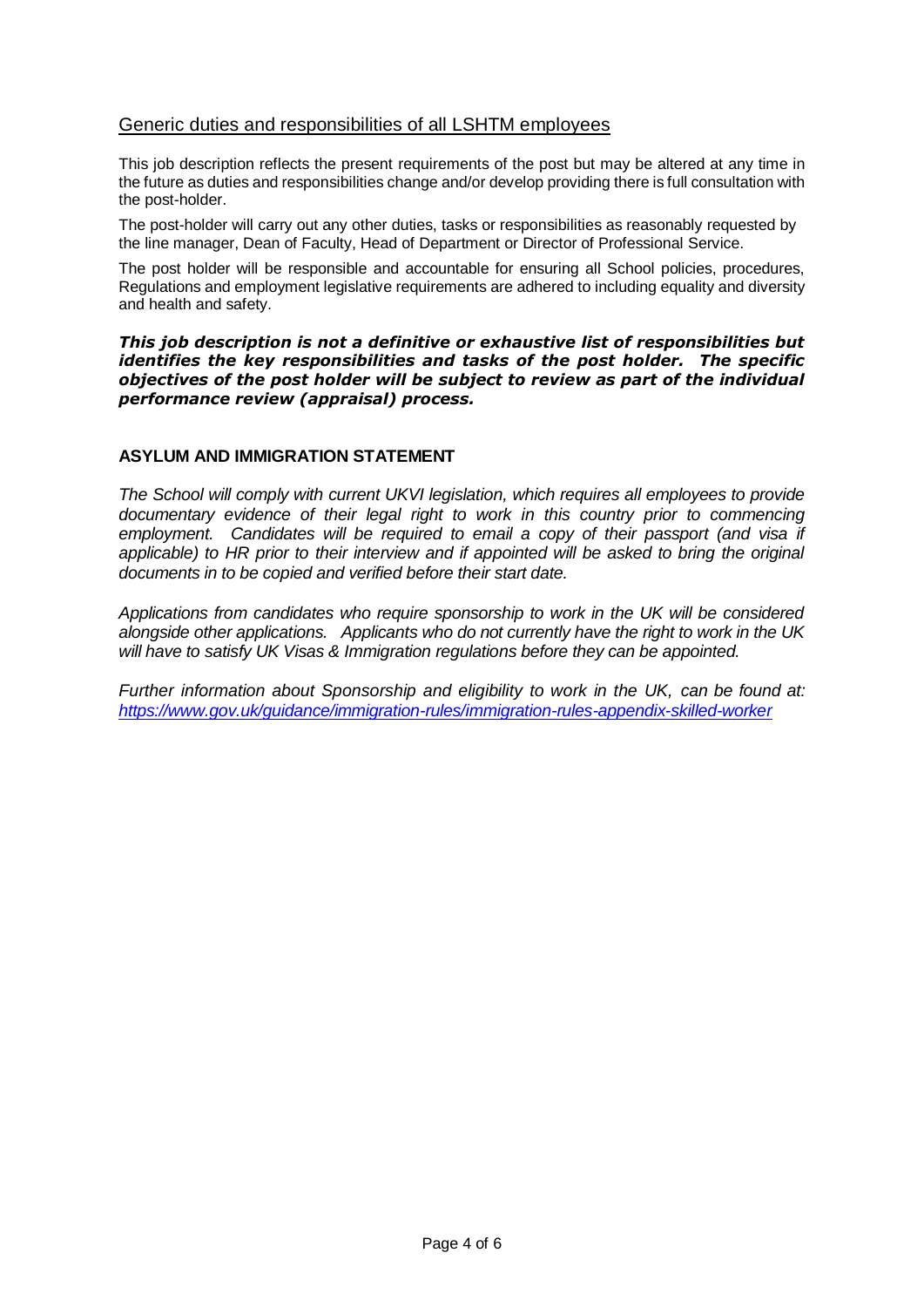# **PERSON SPECIFICATION**

This form lists the essential and desirable requirements needed by the post holder to be able to perform the job effectively.

Applicants will be shortlisted solely on the extent to which they meet these requirements.

# **E = Essential, D = Desirable**

| Competency                                       | <b>Evidence</b>                                                                                                                                                                                                | E/D |
|--------------------------------------------------|----------------------------------------------------------------------------------------------------------------------------------------------------------------------------------------------------------------|-----|
| <b>Education, Qualifications</b><br>and Training | A first degree or equivalent experience in an<br>analytical discipline, including the biological sciences,<br>agriculture, economics or development                                                            | Е   |
|                                                  | A postgraduate degree or equivalent experience in<br>nutrition or food systems                                                                                                                                 | Е   |
| <b>Experience</b>                                | Experience in desk research, including literature<br>searches and research synthesis of findings relevant<br>to agriculture, nutrition and food systems                                                        | Е   |
|                                                  | Experience in writing content, fact-checking and<br>proofreading materials and briefs for accuracy and<br>consistency for scientific and non-scientific audiences                                              | Е   |
|                                                  | Experience in developing and managing timelines and<br>coordinating processes for the preparation of external<br>documents, policy briefings etc.                                                              | D   |
| Knowledge                                        | Ability to identify, understand, and synthesise natural<br>$\bullet$<br>and social science literature and research findings<br>relevant to nutrition and food systems.                                         | E   |
|                                                  | Sound knowledge of the global institutional landscape<br>relating to nutrition and food systems.                                                                                                               | D   |
|                                                  | Awareness of key issues and drivers related to under-<br>nutrition and nutrition-related NCDs                                                                                                                  | Е   |
| <b>Skills</b>                                    | Evidence of excellent research analysis, writing and<br>editing skills.                                                                                                                                        | Е   |
|                                                  | Excellent planning and organisational skills, including<br>a proven ability to work with senior policymakers and<br>consultants and the ability to deliver accurate,<br>compelling research to tight deadlines | E   |
|                                                  | Excellent written and oral communication skills,<br>including good attention to detail; ability to present<br>research data in a clear and logical format                                                      | Е   |